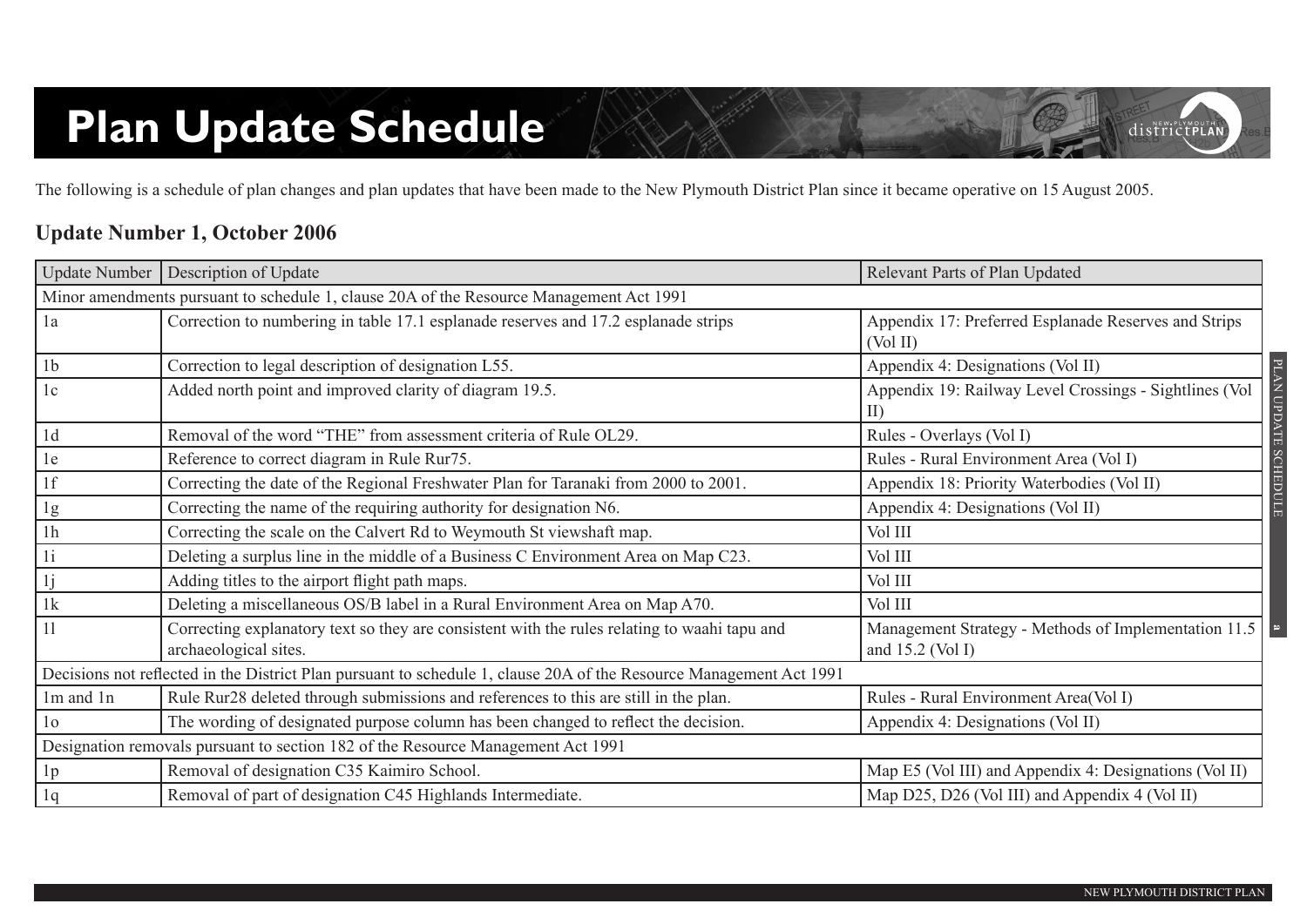### **Update Number 2, May/June 2007**

| <b>Update Number</b> | Description of Update                                                                                      | Relevant Parts of Plan Updated                                                                |
|----------------------|------------------------------------------------------------------------------------------------------------|-----------------------------------------------------------------------------------------------|
|                      | Minor amendments pursuant to schedule 1, clause 20A of the Resource Management Act 1991                    |                                                                                               |
| 2a                   | Removal of three notable trees from schedule 13.3, Appendix 13.                                            | Appendix 13: Notable Trees (Vol II)                                                           |
| 2b                   | Correction to spelling of Arboricultural contractor.                                                       | Rules - Overlay 50 (Vol I)                                                                    |
| 2c                   | Correction of numbering in table of contents to Map E20.                                                   | Table of Contents (Vol III)                                                                   |
| 2d                   | Site name change as a result of Ngati Mutunga Settlement Act 2006.                                         | Appendix 26: Waahi Taonga/Sites of Significance to<br>Maori and Archaeological Sites (Vol II) |
| 2e                   | Adding to the District Plan, the statutory acknowledgements and deeds of recognition for Ngati<br>Mutunga. | Statutory Acknowledgements (Vol I)                                                            |
| 2f                   | Rewording of column title to "interior elements" from legal description.                                   | Appendix 8: Heritage Buildings & Items (Vol II)                                               |
| 2j                   | Adding the symbol for Port Taranaki to the key of the planning maps.                                       | Key (Vol III)                                                                                 |
|                      | Designation removals pursuant to section 182 of the Resource Management Act 1991                           |                                                                                               |
| $2\mathrm{g}$        | Removal of designation C22 Okato Primary School.                                                           | Appendix 4: Designations (Vol II)                                                             |
| 2h                   | Part removal of designation L25.                                                                           | Appendix 4: Designations (Vol II) and Map C22 (Vol<br>$III$ )                                 |
|                      | Designation alteration to section 181 of the Resource Management Act 1991                                  |                                                                                               |
| 2i                   | Minor alterations to designations N17 and N18 - Powerco Ltd.                                               | Appendix 4: Designations (Vol II) and Map C26 (Vol<br>$III$ )                                 |
|                      | Plan changes operative pursuant to clause 20(2) of the First Schedule of the Resource Management Act 1991  |                                                                                               |
| 2k                   | Plan Change 3: Adding 42 Young Street to the District Plan as a Category A heritage building.              | Appendix 8: Schedule 8.3 (Vol II) and Map C24b (Vol<br>III                                    |
| 21                   | Plan Change 4: Minimum distance for vehicle access points.                                                 | Appendix 23: Diagram 23.6 (Vol II)                                                            |
| 2m                   | Plan Change 5: Change to wording condition permitted column of Rules Rur18 and Bus17.                      | Rules Rur18 and Bus 7 (Vol I)                                                                 |
| 2n                   | Plan Change 6: Adding three trees to schedule 13.3 Notable Trees in the District Plan.                     | Appendix 13: Schedule 13.3 (Vol II) and Maps D22,<br>E22 and E7 (Vol III)                     |
| 2 <sub>o</sub>       | Plan Change 7: Remove PWB symbol and rezone Lot 1 DP 20635.                                                | Map A41 (Vol III)                                                                             |
| 2p                   | Plan Change 1: Repositioning of waahi tapu and archaeological site symbols.                                | Various maps (Vol III) and Appendix 26 (Vol II).                                              |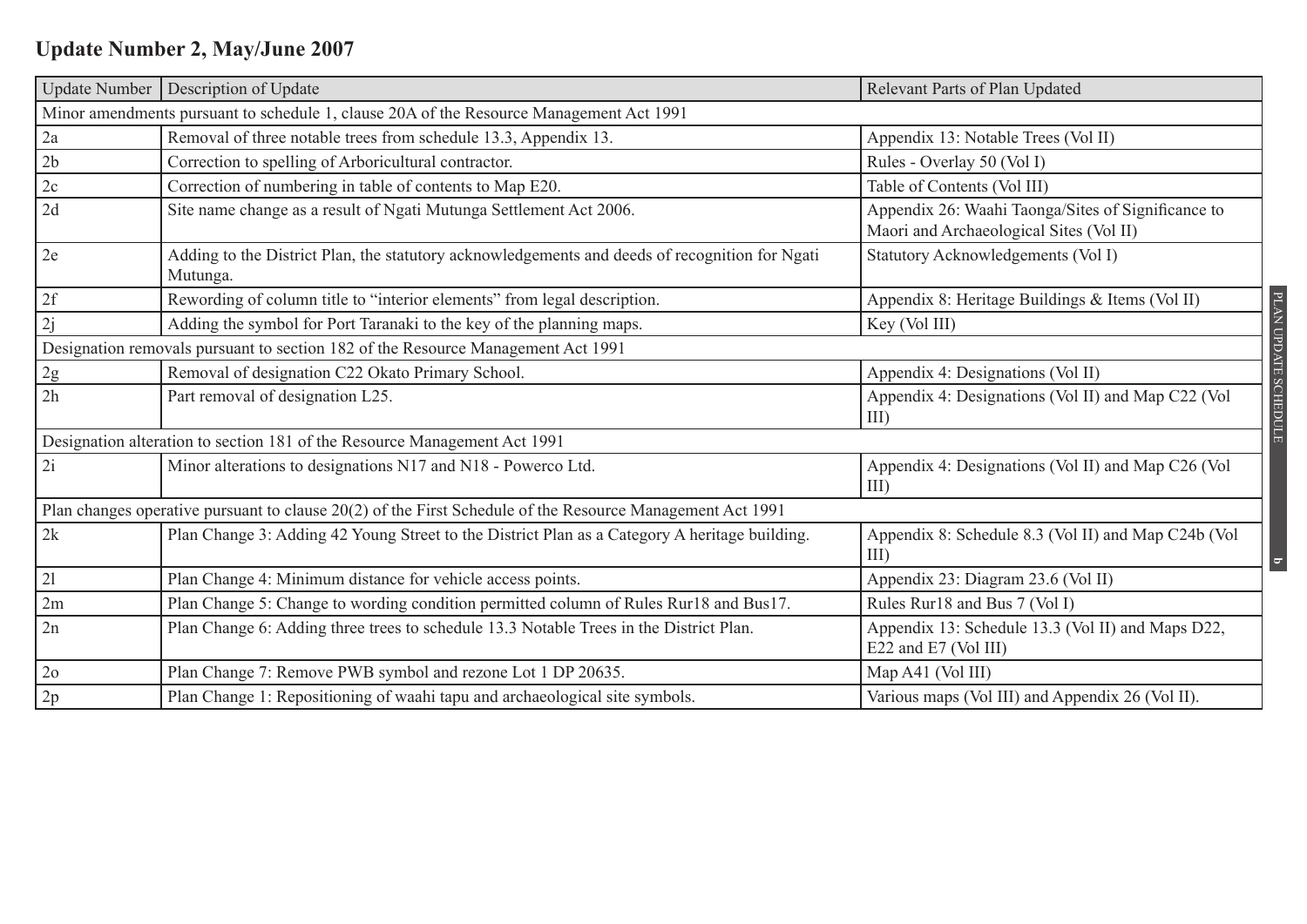## **Update Number 3, March 2008**

|                | Update Number   Description of Update                                                                                                  | Relevant Parts of Plan Updated                                                         |                      |  |  |
|----------------|----------------------------------------------------------------------------------------------------------------------------------------|----------------------------------------------------------------------------------------|----------------------|--|--|
|                | Minor amendments pursuant to schedule 1, clause 20A of the Resource Management Act 1991                                                |                                                                                        |                      |  |  |
| 3a             | Correction of definition for PORT NOISE.                                                                                               | Definitions (Vol I)                                                                    |                      |  |  |
| 3 <sub>b</sub> | Correction of Environment Area notation from O/S PORT TARANAKI to O/S.B, Diagram 12.4.                                                 | Appendix 12: Noise (Vol II)                                                            |                      |  |  |
| 3c             | Removal of outdated indicative Reclamation Authority lines, Diagram 12.4.                                                              | Appendix 12: Noise (Vol II)                                                            |                      |  |  |
| 3d             | Removal of outdated indicative Reclamation Authority lines.                                                                            | Map Enlargements: Open Space Port Taranaki<br>Environment Area (Vol III)               |                      |  |  |
| 3e             | Removal of notation AREA OF EASTERN RECLAMATION AUTHORITY.                                                                             | Map Enlargements: Open Space Port Taranaki<br>Environment Area (Vol III)               |                      |  |  |
| 3f             | Replaced notation "Grey Institute Trust" with "Bayly Road Trust", Port Taranaki Environment Area                                       | Map Enlargements: Open Space Port Taranaki<br>Environment Area (Vol III)               |                      |  |  |
| 3g             | Replaced notation "Westgate Dry Store" with "Port Taranaki Dry Store", Port Taranaki Environment<br>Area.                              | Map Enlargements: Open Space Port Taranaki<br>Environment Area (Vol III)               | PLAN UPDATE SCHEDULE |  |  |
| 3h             | Removal of outdated indicative Reclamation Authority lines.                                                                            | Maps C22 and C23 (Vol III)                                                             |                      |  |  |
| 3i             | Removal of notation 'LIMIT OF EXISTING RECLAMATION AUTHORITY".                                                                         | Maps C22 and C23 (Vol III)                                                             |                      |  |  |
| 3k             | Minor amendment of preferred esplanade strip, Waimea Stream.                                                                           | Appendix 17: Preferred Esplanade Reserves and Strips<br>(Vol II) and Map D24 (Vol III) |                      |  |  |
| 31             | Replaced text OUTSTANDING NATURAL FEATURES with APPENDIX 26: WAAHI TAONGA/<br>SITES OF SIGNIFICANCE TO MAORI AND ARCHAEOLOGICAL SITES. | Table of Contents (Vol II)                                                             |                      |  |  |
| 3m             | Correction of numbering for noise emission standards 1.2, 1.4, 6.4 and 6.5 in Schedule 12.1.                                           | Appendix 12: NOISE (Vol II)                                                            |                      |  |  |
| 3n             | Correction of noise emission standards rule numbering.                                                                                 | Industrial Environment Area, Checklist (Vol I)                                         |                      |  |  |
| 3 <sub>o</sub> | Notable Trees removed, DP item 281.                                                                                                    | Appendix 13: Notable Trees (Vol II) and Map D22 (Vol<br>$III$ )                        | $\mathbf{c}$         |  |  |
| 3p             | Correction of various environment area rules where Daylighting Envelope incorrectly referred to as<br>Building Envelope.               | Rules - Res5, Res6, Bus9, Bus10, Rur7, Rur8, OS8<br>(Vol I)                            |                      |  |  |
| 3q             | Removal of duplicate assessment criteria (12), Rules Ind69 to Ind76.                                                                   | Rules - Industrial Environment Area (Vol I)                                            |                      |  |  |
| 3u             | Edit of sheet locator on Map C25a.                                                                                                     | Map C25a (Vol III)                                                                     |                      |  |  |
| 3v             | Correction of minor text error (N9) - Radio Frequency Fields Standards.                                                                | Appendix 4: Designations (Vol II)                                                      |                      |  |  |
| 3w             | Correction of minor text errors - Acoustics and Radio Frequency Standards.                                                             | Management Strategy - Amenity. Health and Safety,<br>Issues 2 and 3 (Vol I)            |                      |  |  |
| 3x             | Correction of text edit - Petrochemical Pipelines Standards.                                                                           | Management Strategy - Hazardous Substances, Issue 10<br>(Vol I)                        |                      |  |  |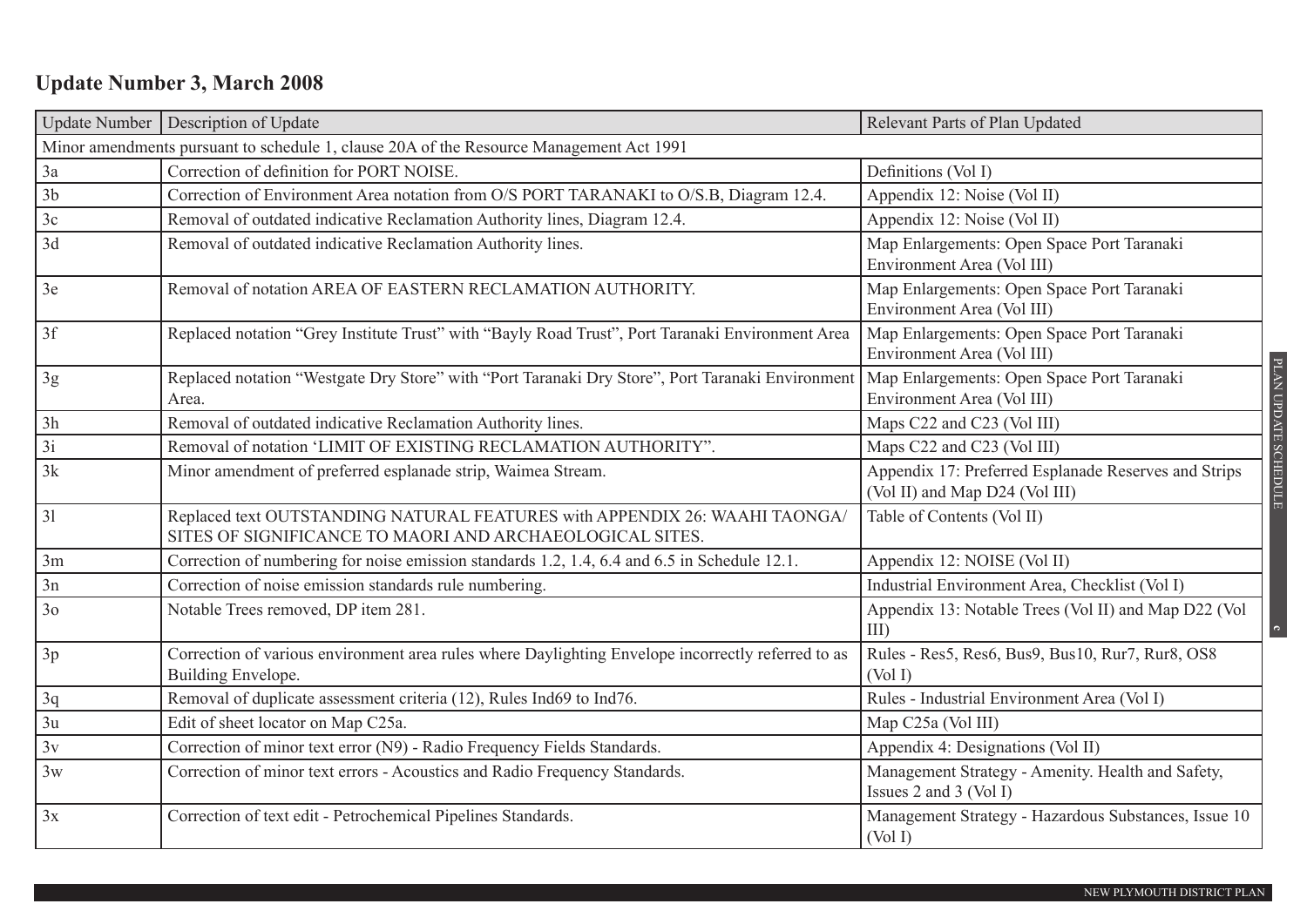| <b>Update Number</b> | Description of Update                                                                                                                                      | Relevant Parts of Plan Updated                                                                                              |
|----------------------|------------------------------------------------------------------------------------------------------------------------------------------------------------|-----------------------------------------------------------------------------------------------------------------------------|
| 3y                   | Significant Natural Areas now partially or wholly legally protected - SNAs 3, 12, 15, 16, 24, 25 and<br>26.                                                | Appendix 21: Significant Natural Areas (Vol II) and<br>Maps E8, A10 and D5 (Vol III)                                        |
| 3aa                  | Notable Trees removed (DP items 69, 80 and 465) and tree numbers edited (DP item 104).                                                                     | Appendix 13: Notable Trees (Vol II) and Maps C25b,<br>D22 and D23 (Vol III)                                                 |
| 3ab                  | Correction of Notable Tree Evaluation Method, Assessment Criteria 2c.                                                                                      | Appendix 13: Notable Trees (Vol II)                                                                                         |
| 3ah                  | Minor amendments to Proposed Service Lanes Map Enlargements                                                                                                | Map Enlargements: Proposed Service Lanes (Vol III)                                                                          |
|                      | Designations pursuant to section 175 of the Resource Management Act 1991                                                                                   |                                                                                                                             |
| 3s                   | New Designation and schedule of conditions, L131 New Plymouth Wastewater Treatment and<br>Disposal Facility.                                               | Table of Contents, Appendix 4: Designations and new<br>Appendix 4B (Vol II) and Maps B27 and B28 (Vol III)                  |
|                      | Designation removals pursuant to section 182 of the Resource Management Act 1991                                                                           |                                                                                                                             |
| 3r                   | Part removal of Designation, C48 New Plymouth Girls High School.                                                                                           | Appendix 4: Designations (Vol II) and Map C26 (Vol<br>$III$ )                                                               |
| 3t                   | Removal of Designation, C30 Motonui School.                                                                                                                | Appendix 4: Designations (Vol II) and Map C6 (Vol III)                                                                      |
|                      | Designation alterations pursuant to section 181 of the Resource Management Act 1991                                                                        |                                                                                                                             |
| 3j                   | Minor alteration to Designation, L114 Barrett Road Waterworks.                                                                                             | Map F22 (Vol III)                                                                                                           |
| 3z                   | Minor alteration to Designation, L25 Sackville Street Service Lane.                                                                                        | Map Enlargements: Proposed Service Lanes (Vol III)                                                                          |
| 3ac                  | Minor alteration to Transit New Zealand Designation, intersection of Johns and Rugby Roads,<br>Tariki.                                                     | Map F6 (Vol III)                                                                                                            |
|                      | Plan changes operative pursuant to clause 20(2) of the First Schedule of the Resource Management Act 1991                                                  |                                                                                                                             |
| 3ad                  | Plan Change 1: Repositioning of waahi tapu and archaeological site symbols.                                                                                | Appendix 26: Waahi Taonga/Sites of Significance to<br>Maori and Archaeological Sites (Vol II) and various<br>maps (Vol III) |
| 3ae                  | Plan Change 8: Rezoning of 2-6 Bayly Road, New Plymouth from Residential B to Industrial D<br>Environment Area.                                            | Diagram 12.4: Port Noise Control Boundaries and<br>Appendix 12: Noise (Vol II) and Map C22 (Vol III)                        |
| 3af                  | Plan Change 10: Addition of Category A Heritage Building: Gables Morgue (DP 56b) and re-itemise<br>Gables Building (DP 56a).                               | Schedules 8.3 and 8.4 of Appendix 8: Heritage<br>Buildings and Items (Vol II) and Map D25 (Vol III)                         |
| 3ag                  | Plan Change 9: Rezoning of land from Rural to Residential A Environment Area, Huatoki Street/<br>Carrington Road vicinity (Hawkswood Private Plan Change). | Table of Contents and create new Appendix 29 (schedule<br>of conditions) (Vol II) and Map E25 (Vol III)                     |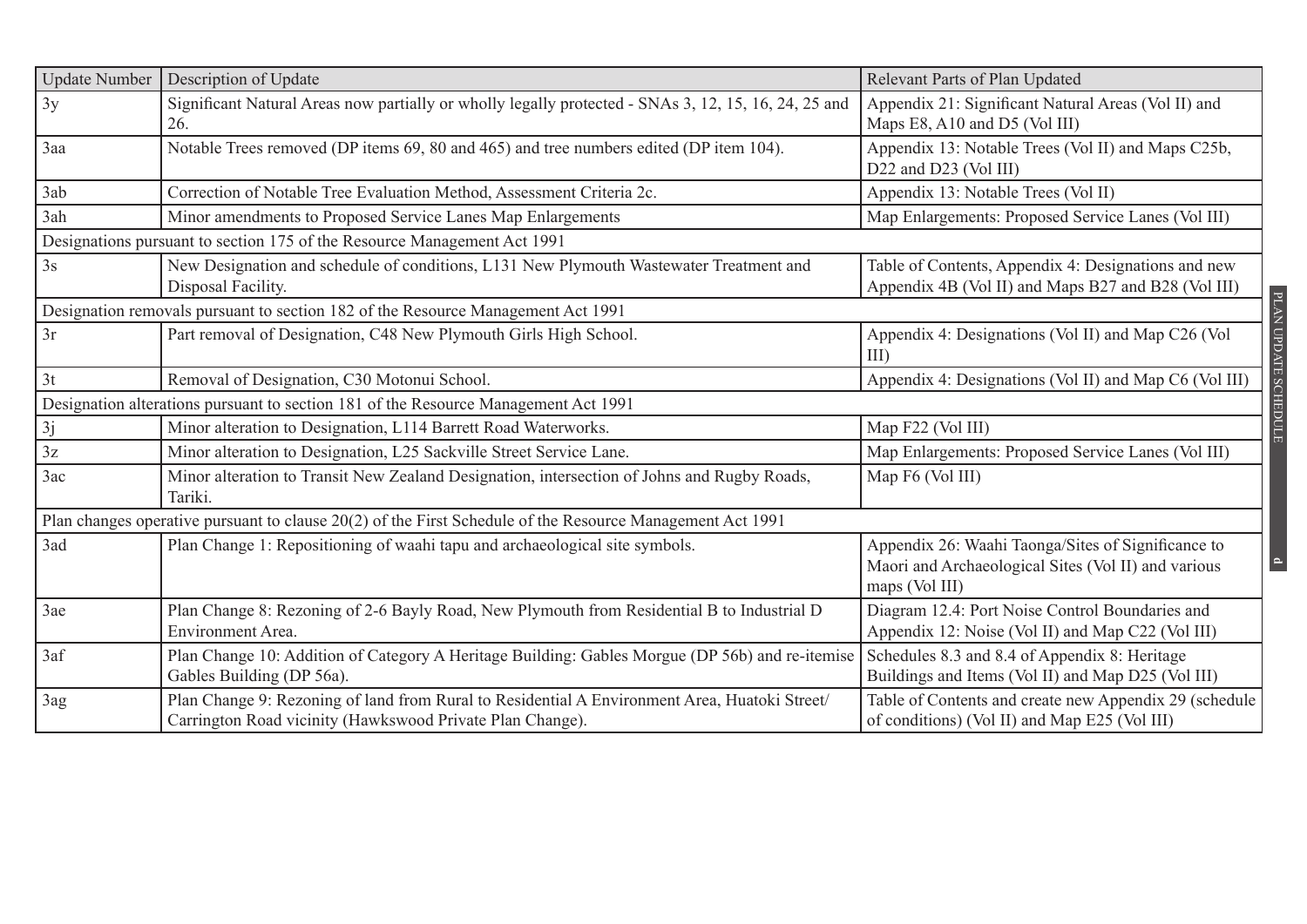| Update<br>Number | Date Updated                                                                            | Description of Update                                                                                                                          | Relevant Parts of Plan Updated                                                                                                      |  |  |
|------------------|-----------------------------------------------------------------------------------------|------------------------------------------------------------------------------------------------------------------------------------------------|-------------------------------------------------------------------------------------------------------------------------------------|--|--|
|                  | Minor amendments pursuant to schedule 1, clause 20A of the Resource Management Act 1991 |                                                                                                                                                |                                                                                                                                     |  |  |
| 4c               | June 2009                                                                               | Change reference to bylaws from NPDC Consolidated Bylaws 2000 to New<br>Plymouth District Council Bylaw 2008.                                  | Rural Environment Area Rules (Vol I)                                                                                                |  |  |
| $4d$             | June 2009                                                                               | Correction of road names to Kairau Road West and Old Mountain Road.                                                                            | Map D5 & Map F6 (Vol III)                                                                                                           |  |  |
| 4e               | June 2009                                                                               | Significant Natural Areas changed from private to Crown ownership - SNA 12<br>Junction Road & Part SNA 13 Taramokou.                           | Appendix 21: Significant Natural Areas, Schedule 21.2<br>and Table 21.3 (Vol II), Map D7 (Vol III)                                  |  |  |
| 4f               | June 2009                                                                               | Notable Trees removed - DP Items 114, 128 and 459 and one tree from DP Item<br>372.                                                            | Appendix 13: Notable Trees, Schedule 13.3 (Vol II), Map<br>$E24$ (Vol III)                                                          |  |  |
| 4g               | June 2009                                                                               | Correction of Notable Tree location details - DP Items 463, 297 298 and 299.                                                                   | Appendix 13: Notable Trees, Schedule 13.3 (Vol II), Map<br>$E7$ (Vol III)                                                           |  |  |
| 4h               | June 2009                                                                               | Correction of District Plan map to show new roadways and names.                                                                                | Map E22 (Vol III)                                                                                                                   |  |  |
| 4i               | June 2009                                                                               | Correction of Young Street parcel boundary alignment.                                                                                          | Map C24a (Vol III)                                                                                                                  |  |  |
| 4k               | June 2009                                                                               | Significant Natural Areas now legally protected on private land – Part SNA 3<br>Kuwhatahi and Part SNA 29 Surrey Hill Road.                    | PLAN UPDATE SCHEDULE<br>Appendix 21: Significant Natural Areas, Schedule 21.2<br>and Table 21.3 (Vol II), Maps A10 and E3 (Vol III) |  |  |
| $4\mathrm{p}$    | September 2009                                                                          | Correction of Open Space Environment Area rules checklist                                                                                      | Open Space Enivironment Area Rules (Vol I)                                                                                          |  |  |
| 4q               | September 2009                                                                          | Correction of Open Space Environment Area cross reference matrix rules to policies                                                             | Open Space Enivironment Area Rules (Vol I)                                                                                          |  |  |
| $4r$             | September 2009                                                                          | Correction of Road Names - Waitara Valley Road & Tarawai Road                                                                                  | Map D10 (Vol III)                                                                                                                   |  |  |
| 4s               | September 2009                                                                          | Correction to show Designated SH3 Waiwhakaiho realignment                                                                                      | Map A71, E4 and E5 (Vol III)                                                                                                        |  |  |
| 4t               | September 2009                                                                          | Correction by removal of references to New Plymouth Amenity Tree Area                                                                          | Policy 6.3 (Vol I)                                                                                                                  |  |  |
| 4u               | September 2009                                                                          | Correction of minor errors in property legal descriptions - Waahi Taonga/Sites of<br>Signficance to Maori and Archaeological Sites 763 and 766 | Appendix 26 (Vol II)<br>$\bullet$                                                                                                   |  |  |
| 4v               | September 2009                                                                          | Correction of minor error in Site Location description - Heritage Structure DP39                                                               | Appendix 8 (Vol II)                                                                                                                 |  |  |
| 4w               | September 2009                                                                          | Notable Trees removed - DP Items 139, 191 and 399                                                                                              | Appendix 13 (Vol II)                                                                                                                |  |  |
| 4x               | September 2009                                                                          | Correction by removal of incorrectly placed symbol - Significant Natural Area 32                                                               | Map F4 (Vol III)                                                                                                                    |  |  |
| 4y               | September 2009                                                                          | Correction of reference to Appendix 28                                                                                                         | Table of Contents (Vol II)                                                                                                          |  |  |
| 4z               | September 2009                                                                          | Correction of map by removal of Res. B layer from Map                                                                                          | Map C25b (Vol III)                                                                                                                  |  |  |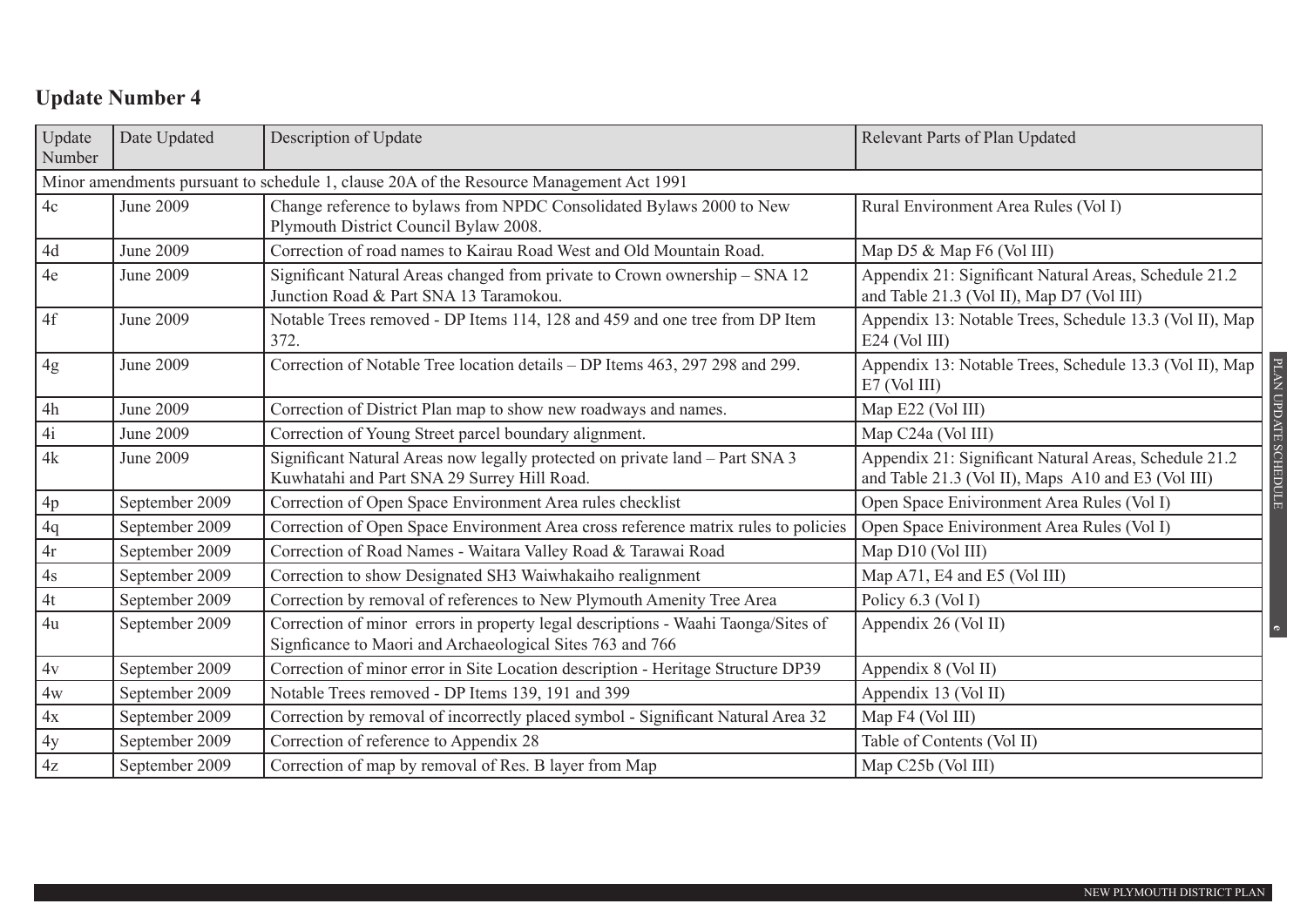| <b>Update</b>  | Date Updated                                                                                                                | Description of Update                                                            | Relevant Parts of Plan Updated                                                                                                                                                                                                                      |  |
|----------------|-----------------------------------------------------------------------------------------------------------------------------|----------------------------------------------------------------------------------|-----------------------------------------------------------------------------------------------------------------------------------------------------------------------------------------------------------------------------------------------------|--|
| Number         |                                                                                                                             |                                                                                  |                                                                                                                                                                                                                                                     |  |
|                |                                                                                                                             | New designations pursuant to section 175 of the Resource Management Act 1991     |                                                                                                                                                                                                                                                     |  |
| $\frac{4}{1}$  | June 2009                                                                                                                   | Oakura Sewerage Scheme Designation                                               | Table of Contents: (new) Appendix 4C (Vol II),<br>Appendix 4.5: Schedule of Designations - Local<br>Authorities (Vol II), (new) Appendix 4C - Oakura<br>Sewerage Scheme Designation (Vol II), Maps A60, A61,<br>D3, D22, E2, E3, E20, E21 (Vol III) |  |
| 4m             | September 2009                                                                                                              | New Designation N62 - Powerco Ltd, Breakwater Road Electricity Substation        | Appendix 4, Schedule 4.3 (Vol II) and Map C22 (Vol III)                                                                                                                                                                                             |  |
| 4n             | September 2009                                                                                                              | New Designation N63 - Powerco Ltd, West Key Electricity Substation               | Appendix 4, Schedule 4.3 (Vol II) and Map B41 (Vol III)                                                                                                                                                                                             |  |
| 4 <sub>o</sub> | September 2009                                                                                                              | New Designation N64 - Powerco Ltd, Tarahua Road Electricity Substation           | $_{\rm PLAM}$<br>Appendix 4, Schedule 4.3 (Vol II) and Map E25 (Vol III)                                                                                                                                                                            |  |
|                |                                                                                                                             | Designation removals pursuant to section 182 of the Resource Management Act 1991 |                                                                                                                                                                                                                                                     |  |
| 4 <sub>b</sub> | June 2009                                                                                                                   | Designation N60: notice of requirement withdrawn in 2002.                        | Map F4 (Vol III).                                                                                                                                                                                                                                   |  |
| 41             | September 2009                                                                                                              | Designation C1, C2 and C3: notice of requirement withdrawn March 2009            | Appendix 4.2 (Vol II), Maps B27 and B28 (Vol III)                                                                                                                                                                                                   |  |
|                | UPDATE SCHEDULE<br>Plan change operative pursuant to clause 20(2) of the First Schedule of the Resource Management Act 1991 |                                                                                  |                                                                                                                                                                                                                                                     |  |
| 4a             | November 2009                                                                                                               | Plan Change 2: Egmont Road Industrial C Environment Area.                        | Various (Vol I, Vol II and Vol III)                                                                                                                                                                                                                 |  |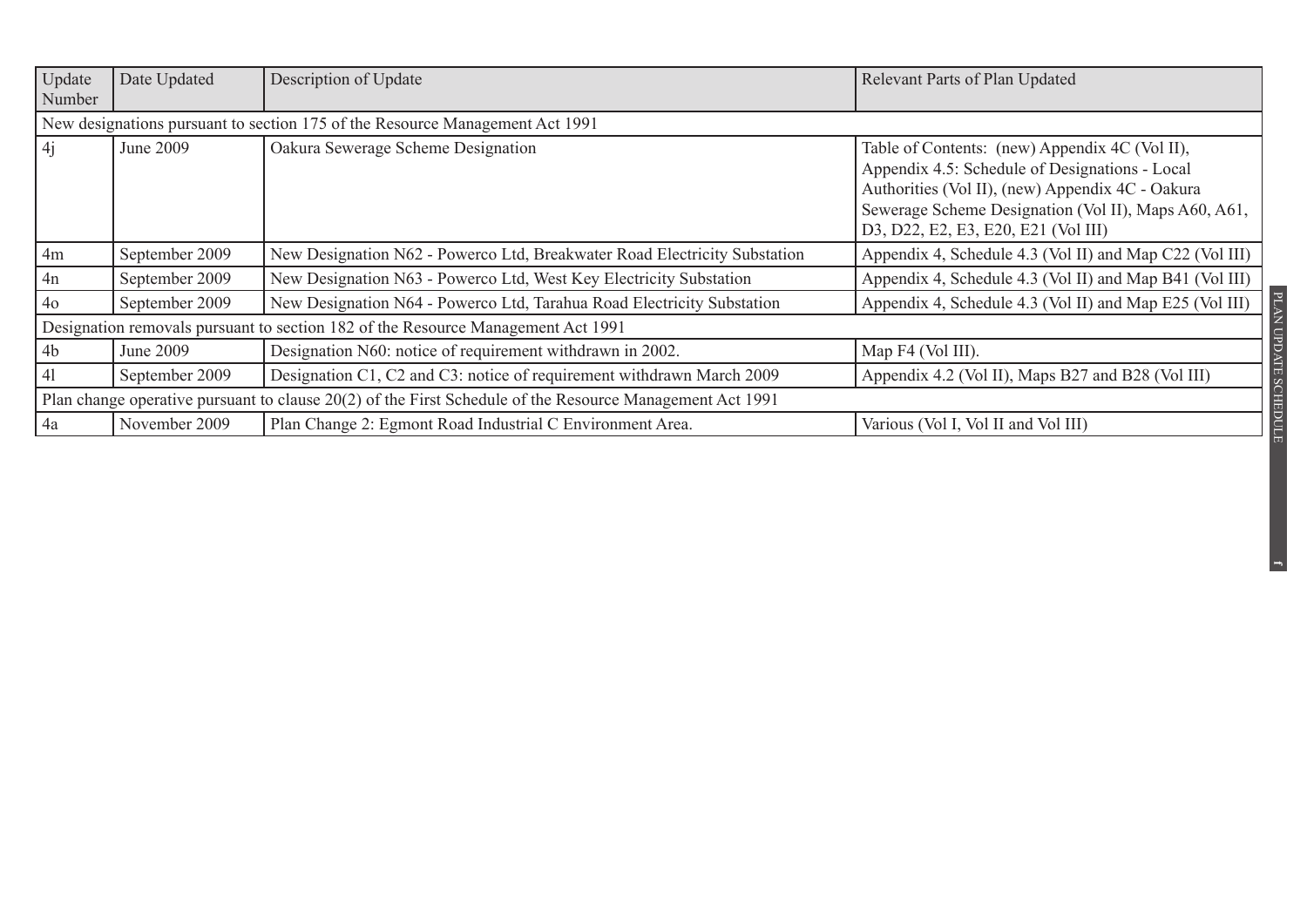### **Update Number 5, December 2009**

| <b>Update Number</b>                                                                                      | Description of Update                                                                                           | Relevant Parts of Plan Updated                                                                                                 |  |  |
|-----------------------------------------------------------------------------------------------------------|-----------------------------------------------------------------------------------------------------------------|--------------------------------------------------------------------------------------------------------------------------------|--|--|
|                                                                                                           | Minor amendments pursuant to schedule 1, clause 20A of the Resource Management Act 1991                         |                                                                                                                                |  |  |
| 5a                                                                                                        | Correct site address Notable Tree DP 309                                                                        | Appendix 13: Notable Trees, Schedule 13.3 (Vol II)                                                                             |  |  |
| 5 <sub>b</sub>                                                                                            | Significant Natural Areas part protected SNA 17                                                                 | Appendix 21: Significant Natural Areas, Schedules 21.2<br>and 21.3 (Vol II) and Maps E3 and E4 (Vol III)                       |  |  |
| 5c                                                                                                        | Correct name of Notable Tree DP 49                                                                              | Appendix 13: Notable Trees, Schedule 13.3 (Vol II)                                                                             |  |  |
| 5d                                                                                                        | Remove incorrect Bus C symbol from O/S.A Environment Area                                                       | Map D24 (Vol III)                                                                                                              |  |  |
| 5e                                                                                                        | Correct HNZPT Category DP 37                                                                                    | Appendix 8: Heritage Buildings and Items, Schedule 8.3<br>(Vol II)                                                             |  |  |
| 5f                                                                                                        | Correct map key: New Plymouth Airport Flight Path Surface 1 and 2                                               | Map Enlargements: Airport Flight Path Surfaces (Vol<br>III)                                                                    |  |  |
| 5g                                                                                                        | Notable Trees removed DP 298                                                                                    | Appendix 13: Notable Trees, Schedule 13.3 (Vol II)                                                                             |  |  |
| 5h                                                                                                        | Correct references to administrator of land: Waiwhakaiho River Mouth                                            | Appendix 20: Significant Coastal Areas, 20.10:<br>Waiwhakaiho River Mouth (Vol II)                                             |  |  |
| 5i                                                                                                        | Correct alignment of Bus.B and Bus.D Environment Areas with parcel boundary                                     | Maps C24a and C25a (Vol III)                                                                                                   |  |  |
| 5j                                                                                                        | Amend reference to operative date of District Plan and include date Proposed District Plan publicly<br>notified | Inside front cover (Vol I and Vol II)                                                                                          |  |  |
| 5k                                                                                                        | Role of Other Agencies: Taranaki Regional Council, remove reference to dates                                    | Introduction (Vol I)                                                                                                           |  |  |
|                                                                                                           | Designation removals pursuant to section 182 of the Resource Management Act 1991                                |                                                                                                                                |  |  |
| 51                                                                                                        | Remove Designation L115: New Plymouth District Council Water Works, Oxford Road, Okato                          | Appendix 4, Schedule 4.5 (Vol II) and Map A70 (Vol III)                                                                        |  |  |
| Plan changes operative pursuant to clause 20(2) of the First Schedule of the Resource Management Act 1991 |                                                                                                                 |                                                                                                                                |  |  |
| 5m                                                                                                        | Plan Change 14: Addition of Monuments and Memorials to Category A Schedule (DP Items 81 to<br>98)               | Appendix 8, Schedule 8.3 (Vol II, and Maps C9, D5, E7,<br>F6, B29, C21, C24b, C26, D24, E23, B41, B51, A70,<br>$A74$ (Vol III) |  |  |
| 5n                                                                                                        | Plan Change 16: Addition of St Joseph's Church, Waitara to Category A Schedule                                  | Appendix 8, Schedule 8.3 (Vol II) and Map B41 (Vol III)                                                                        |  |  |

**g**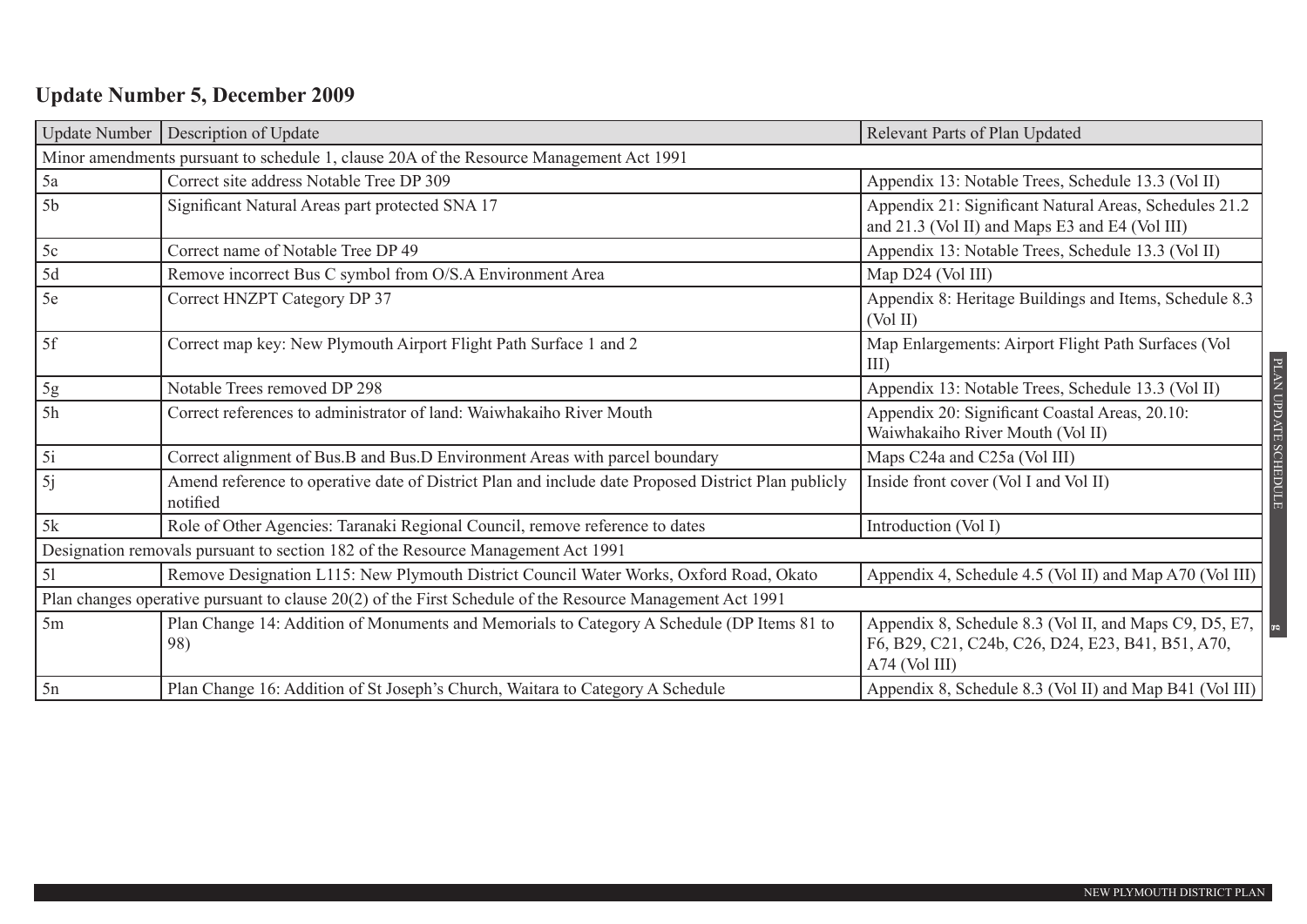| Update<br>Number | Date Updated                                                                                      | Description of Update                                                                                                      | Relevant Parts of Plan Updated                                                            |                      |  |
|------------------|---------------------------------------------------------------------------------------------------|----------------------------------------------------------------------------------------------------------------------------|-------------------------------------------------------------------------------------------|----------------------|--|
|                  | Minor amendments pursuant to clause 20A of the First Schedule of the Resource Management Act 1991 |                                                                                                                            |                                                                                           |                      |  |
| 6a               | June 2010                                                                                         | Amend map to identify land declared Road Reserve - Rangitake Drive, New<br>Plymouth                                        | Map D21 (Vol III)                                                                         |                      |  |
| 6b               | June 2010                                                                                         | Update Heritage New Zealand Pouhere Taonga List - Inglewood Railway Station<br>DP27                                        | Appendix 8.3 (Vol II)                                                                     |                      |  |
| 6c               | June 2010                                                                                         | Amend map to show District Plan Update details - Update 4j                                                                 | Map D3 (Vol III)                                                                          |                      |  |
| 6d               | June 2010                                                                                         | Correct location of Notable Tree to road reserve - DP117                                                                   | Appendix 13.3 (Vol II) & Map E24 (Vol III)                                                |                      |  |
| 6e               | June 2010                                                                                         | Correct text font - controlled and uncontrolled railway crossings                                                          | Residential, Rural, Business, Industrial and Open Space<br>Environment Area Rules (Vol I) | PLAN UPDATE SCHEDULE |  |
| 6f               | June 2010                                                                                         | Correct location of Bus C Environment Area notations                                                                       | Maps C23 & C24a (Vol III)                                                                 |                      |  |
| 6h               | <b>June 2010</b>                                                                                  | Remove incorrect reference to Notable Tree DP447                                                                           | Appendix 13.3 (Vol II) & Map E3 (Vol III)                                                 |                      |  |
| 6i               | June 2010                                                                                         | Correct heritage building symbol - DP73                                                                                    | Map B51 (Vol III)                                                                         |                      |  |
| 6j               | June 2010                                                                                         | Correct road name in Appendix 21.3                                                                                         | Appendix 21.3 (Vol II)                                                                    |                      |  |
| 6k               | September 2010                                                                                    | Remove reference to single Notable Trees assessed to be unsafe/unsound - DP items<br>8, 33, 294 and 333                    | Appendix 13 (Vol II), Maps E22, D25, C26 & E23 (Vol<br>III)                               |                      |  |
| 61               | September 2010                                                                                    | Amend reference to Notable Tree group DP392 to reduce total group count by 1<br>unsafe/unsound specimen.                   | Appendix 13 (Vol II)                                                                      |                      |  |
| 6m               | September 2010                                                                                    | Minor amendments to correct formatting errors - Open Space Environment Area<br>rules - OS79-OS84                           | Open Space Environment Area rules (Vol 1)                                                 |                      |  |
| 6n               | September 2010                                                                                    | Minor amendments to correct Checklist to the OVERLAYS to set out<br>INDIGENOUS VEGETATION DISTURBANCE (Refer to Rule) OL60 | Overlay rules (Vol 1)                                                                     | $\overline{a}$       |  |
| 60               | September 2010                                                                                    | Minor amendment to correct Explanation behind Part C Rules for financial<br>contributions - COMMUNITY FACILITIES           | Appendix 5 (Vol II)                                                                       |                      |  |
| 6p               | September 2010                                                                                    | Insert missing Heritage Building and Item symbol - DP80                                                                    | Map C24b (Vol III)                                                                        |                      |  |
| 6q               | September 2010                                                                                    | Insert missing reference to Heritage Building and Item DP Item 63                                                          | Appendix 8 (Vol II)                                                                       |                      |  |
| 6u               | October 2010                                                                                      | Correction of environment area zoning from Res C to OS B                                                                   | Map A73 (Vol III)                                                                         |                      |  |
| 6v               | December 2010                                                                                     | Three sections of Pukekura Park, Victoria Road, to be rezoned from Open Space B<br>and vested as Road                      | Map C25a (Vol III)                                                                        |                      |  |
|                  | Designation alteration pursuant to section 181 of the Resource Management Act 1991                |                                                                                                                            |                                                                                           |                      |  |
| 6r               | September 2010                                                                                    | Alteration to Designation - L99 New Plymouth Dog Pound                                                                     | Appendix 4 (Vol II), Map B28 (Vol III)                                                    |                      |  |
|                  |                                                                                                   | New Designations pursuant to section 175 of the Resource Management Act 1991                                               |                                                                                           |                      |  |
| 6w               | December 2010                                                                                     | Insert two new designations for Powerco Network Utilities Pohokura Substation<br>N65 and McKee Substation N66              | Appendix4 Schedule 4.3; Map C6 & Map D7                                                   |                      |  |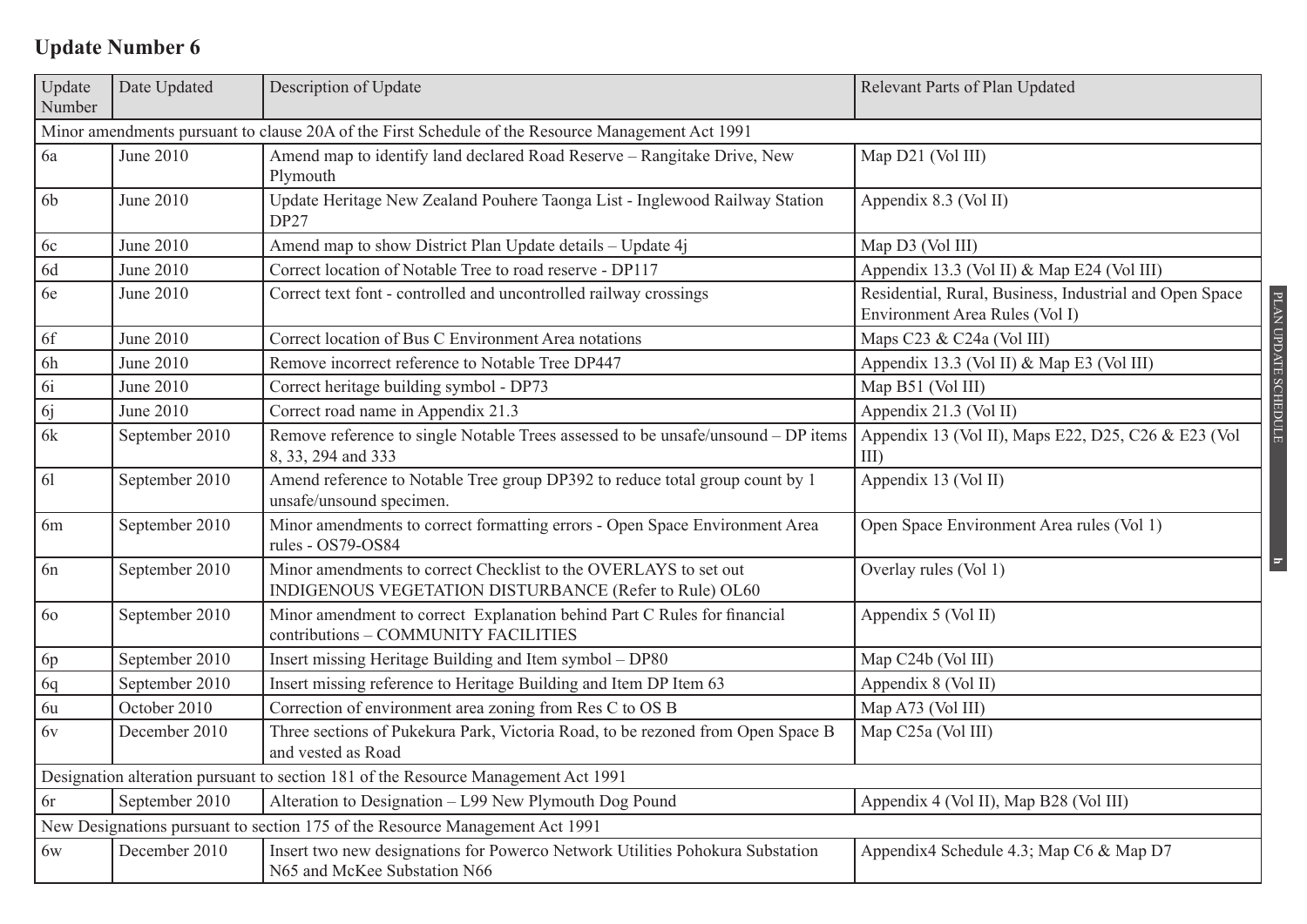| Update | Date Updated   | Description of Update                                                                                     | Relevant Parts of Plan Updated                       |
|--------|----------------|-----------------------------------------------------------------------------------------------------------|------------------------------------------------------|
| Number |                |                                                                                                           |                                                      |
|        |                | Plan changes operative pursuant to clause 20(2) of the First Schedule of the Resource Management Act 1991 |                                                      |
| 6g     | June $2010$    | Plan Change 22 – Ainslee Street, Adam Lile Drive and Winstone Place,                                      | Maps E26 and E27 (Vol III)                           |
|        |                | New Plymouth                                                                                              |                                                      |
| 6s     | September 2010 | Plan Change 19 - Addition of Tikorangi Pa: Waahi Tapu and Archaeological Sites                            | Table of Contents & Appendix 26 (Vol II), and Map D6 |
|        |                |                                                                                                           | (Vol III)                                            |
| 6t     | September 2010 | Plan Change 24 – Addition of Dudley Road War Memorial to Category A Schedule                              | Appendix 8 (Vol II) and Map E5 (Vol III)             |

| Update<br>Number | Date Updated                                                                                      | Description of Update                                                                                                                                                                                                                                                                                                                            | Relevant Parts of Plan Updated             |  |  |  |
|------------------|---------------------------------------------------------------------------------------------------|--------------------------------------------------------------------------------------------------------------------------------------------------------------------------------------------------------------------------------------------------------------------------------------------------------------------------------------------------|--------------------------------------------|--|--|--|
|                  | Minor amendments pursuant to clause 20A of the First Schedule of the Resource Management Act 1991 |                                                                                                                                                                                                                                                                                                                                                  |                                            |  |  |  |
| 7d               | March 2011                                                                                        | Extension of Alberta Road                                                                                                                                                                                                                                                                                                                        | Map C27 (Vol III)                          |  |  |  |
| 7g               | March 2011                                                                                        | Removal of Notable Tree Item 30                                                                                                                                                                                                                                                                                                                  | Appendix 13 (Vol II) and Map D25 (Vol III) |  |  |  |
| 7h               | November 2011                                                                                     | Recount of Notable Tree Pohutukaha Stand Item 392 (224 trees to 216 trees)                                                                                                                                                                                                                                                                       | <b>TIOUEH</b><br>Appendix 13 (Vol II)      |  |  |  |
| 7i               | April 2011                                                                                        | Remove designation icon C22                                                                                                                                                                                                                                                                                                                      | Map A70 (Vol III)                          |  |  |  |
| 7j               | September 2011                                                                                    | Add designation icon C34 to designated site Pt Section 213 Egmont VIII                                                                                                                                                                                                                                                                           | Map A71 (Vol III)                          |  |  |  |
| 7k               | September 2011                                                                                    | Minor factual error under second bullet point under the question 'Is your SITE<br>located within a flood hazard area?" - should read OL29                                                                                                                                                                                                        | Overlays (Vol I)                           |  |  |  |
| 71               | September 2011                                                                                    | Minor factual error under Jurisdiction - should read Mean Low Water Mark                                                                                                                                                                                                                                                                         | Introduction (Vol I)                       |  |  |  |
| 7 <sub>m</sub>   | September 2011                                                                                    | Minor amendments to Appendix 8, Table 8.3: Schedule of Category A Heritage<br>BUILDINGS and items - change DP No 31A from 37 Brougham Street to 41<br>Brougham Street, change DP No 53 from HNZPT Category II to I, change DP No<br>64 from 37a Cameron Street to 37 Cameron Street and remove the HNZPT Category<br>and Reference from DP No 78 | Appendix 8 (Vol II)                        |  |  |  |
| 7p               | September 2011                                                                                    | Minor amendment to Appendix 10 Section 10.1 alteration of text.                                                                                                                                                                                                                                                                                  | Appendix 10 (Vol II)                       |  |  |  |
| 7q               | November 2011                                                                                     | Recount of Notable Tree Item 266 (38 trees to 37 trees)                                                                                                                                                                                                                                                                                          | Appendix 13 (Vol II)                       |  |  |  |
| $7\mathrm{s}$    | February 2012                                                                                     | Removal of Notable Tree Item 302                                                                                                                                                                                                                                                                                                                 | Appendix 13 (Vol II) and Map C27 (Vol III) |  |  |  |
| 7t               | February 2012                                                                                     | Amendment to Notable Tree Item 49 (correct name)                                                                                                                                                                                                                                                                                                 | Appendix 13 (Vol II)                       |  |  |  |
| 7u               | March 2012                                                                                        | Removal of Notable Tree Item 367                                                                                                                                                                                                                                                                                                                 | Appendix 13 (Vol II) and Map E6 (Vol III)  |  |  |  |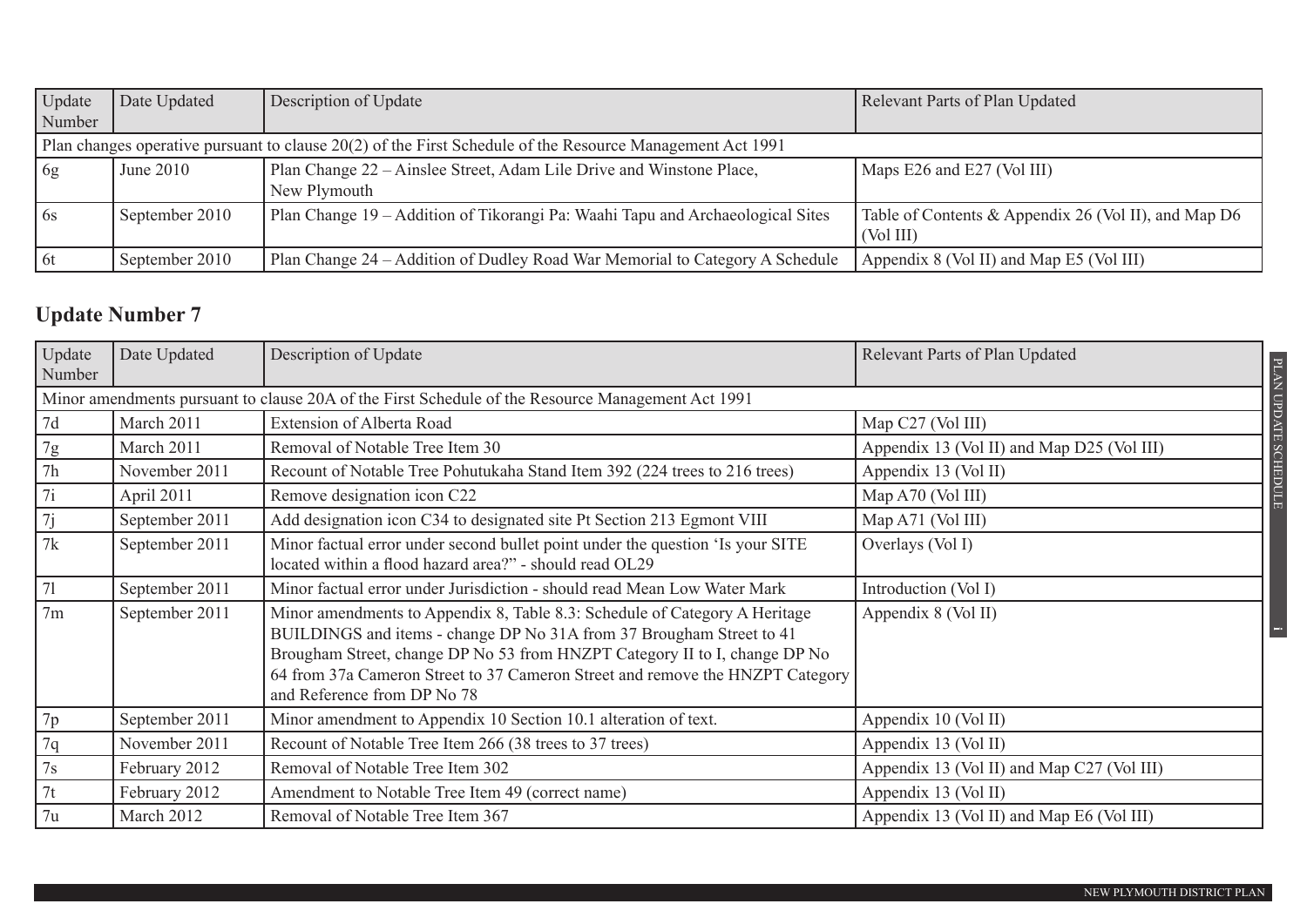| Update<br>Number | Date Updated   | Description of Update                                                                                                                                                                                                                                                                       | Relevant Parts of Plan Updated                                                                                                                                                                             |
|------------------|----------------|---------------------------------------------------------------------------------------------------------------------------------------------------------------------------------------------------------------------------------------------------------------------------------------------|------------------------------------------------------------------------------------------------------------------------------------------------------------------------------------------------------------|
| 7v               | March 2012     | Removal of Notable Tree Item 36 on Map D25 and reposition Notable Tree Item<br>164 on Map A71                                                                                                                                                                                               | Appendix 13 (Vol II) and Maps D25 and A71 (Vol III)                                                                                                                                                        |
| 7w               | April 2012     | Removal of Notable Tree Item 464                                                                                                                                                                                                                                                            | Appendix 13 (Vol II) and Map E22 (Vol III)                                                                                                                                                                 |
| 7x               | June 2012      | Update of street index, update planning maps for indicative and taken roads with<br>respect to subdivision and update Appendix 17 and planning maps with respect to<br>taken esplanade reserves and strips (Remove PER 2, 5, 21, 32, 42 and 56. Amend<br>PER 18, 43, 44 and 45)             | Appendix 17 (Vol II), Street Index and Maps A29, A30,<br>A50, B28, B29, B30, B31, B41, B50, B51, C27, C28,<br>D21, D22, D23, D24, D26, E22, E23, E25, E26, E27,<br>A61 and A72 (Vol III)                   |
|                  |                | Designation alteration pursuant to section 181 of the Resource Management Act 1991                                                                                                                                                                                                          |                                                                                                                                                                                                            |
| 7a               | March 2011     | Transfer of designation responsibility for N62 from Powerco to Independent<br><b>Transmission Services Ltd</b>                                                                                                                                                                              | Appendix 4 (Vol II)                                                                                                                                                                                        |
|                  |                | New Designations pursuant to section 175 of the Resource Management Act 1991                                                                                                                                                                                                                |                                                                                                                                                                                                            |
| 7 <sub>b</sub>   | March 2011     | Road widening designation L37 Clemow Road                                                                                                                                                                                                                                                   | Map C27 (Vol III)                                                                                                                                                                                          |
|                  |                | Plan changes operative pursuant to clause 20(2) of the First Schedule of the Resource Management Act 1991                                                                                                                                                                                   |                                                                                                                                                                                                            |
| 7c               | March 2011     | Plan Change 26 - Rezoning of land at 387 and 389 Devon St West Open Space B to<br>Residential A Environment Area                                                                                                                                                                            | Map D23 (Vol III)                                                                                                                                                                                          |
| 7e               | September 2011 | Plan Change 12 - Marsland Hill View Shaft                                                                                                                                                                                                                                                   | Management Strategy and Overlays (Vol 1) and Maps<br>C24b, C25b, D24, D25 and Urban Viewshafts New<br>Plymouth (Vol III)                                                                                   |
| 7f               | April 2011     | Plan Change 13 - Amendments of references to Australian and New Zealand<br>Standards documents in the New Plymouth District Plan relating to Network<br>Utilities (Communications Facilities) and Hazardous Facilities Screening Procedure<br>(LPG Retail Outlets and Education Facilities) | Management Strategy, Residential Environment Area,<br>Rural Environment Area, Business Environment<br>Area, Industrial Environment Area and Open Space<br>Environment Area (Vol I) and Appendix 6 (Vol II) |
| 7n               | September 2011 | Plan Change 25 - Rezoning of the Rural Environment Area on Cowling Road,<br>Tukapa Street and Frankley Road to Residential A Environment Area                                                                                                                                               | Appendix 17 (Vol II) and Maps E22, E23, E24 and F23<br>(Vol III)                                                                                                                                           |
| 7 <sub>o</sub>   | September 2011 | Plan Change 30 - Addition of six new trees to Schedule 13.3 (Notable Tree Items<br>465 Map D27, 466 Map D26, 467 Map A74, 468 Map D24, 469 Map D3 and 470<br>Map D7)                                                                                                                        | Appendix 13 (Vol II) and Maps D3, D7, D24, D26, D27<br>and A74 (Vol III)                                                                                                                                   |
| 7r               | November 2011  | Plan Change 27 - Maintaining rural character                                                                                                                                                                                                                                                | Management Strategy, Rural Environment Area,<br>Implementation and Definitons (Vol I) and Appendix 23<br>(Vol II)                                                                                          |
| 7y               | June 2012      | Plan Change 32 - Addition of Honeyfield Drinking Fountain and Te Henui Cemetery<br>Gates to Category A Schedule                                                                                                                                                                             | Overlays (Vol I), Appendix 8 (Vol II) and Maps C24b and<br>C <sub>26</sub>                                                                                                                                 |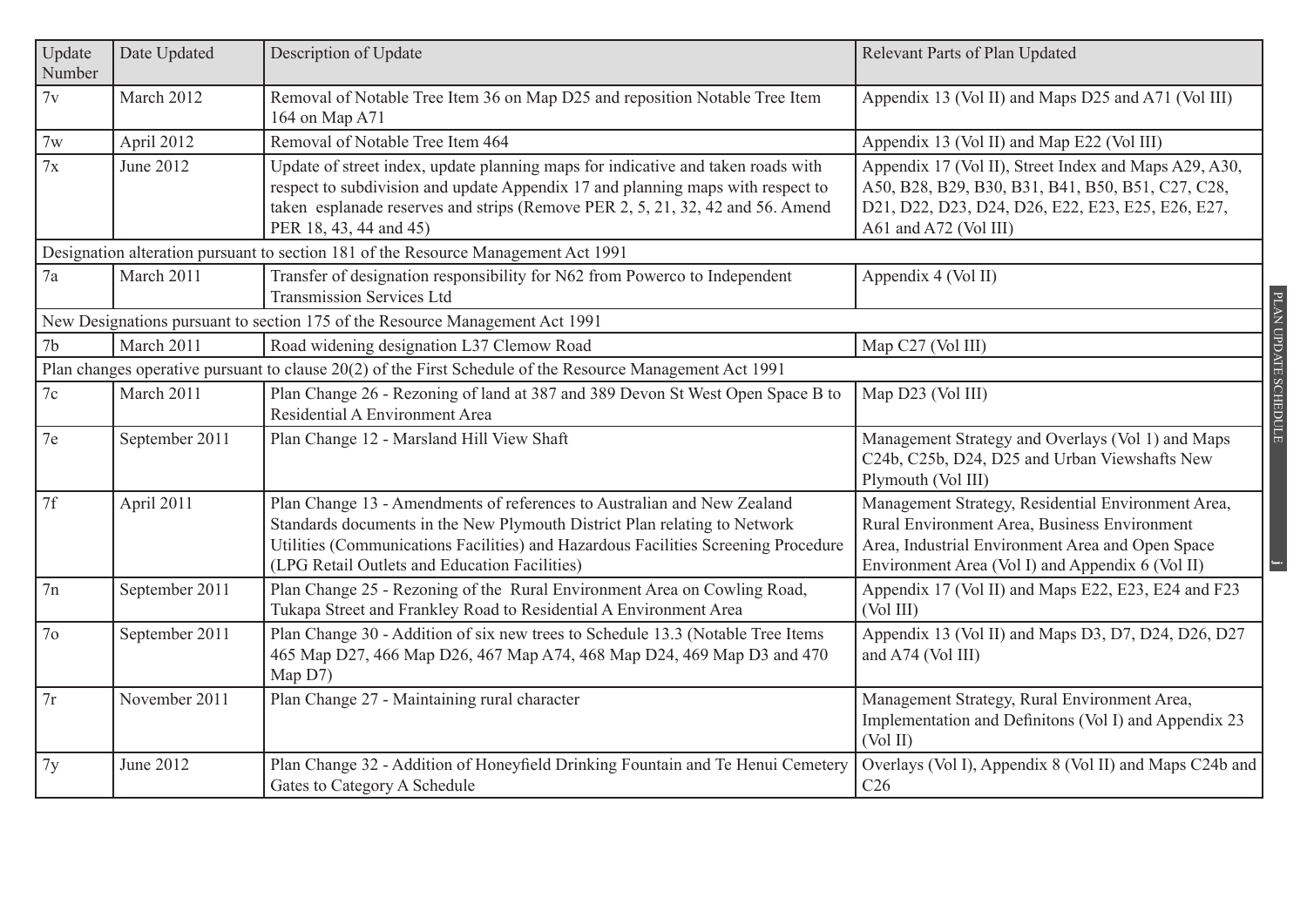| Update<br>Number | Date Updated                                                                                      | Description of Update                                                                                                                                                                                                                                                                                       | Relevant Parts of Plan Updated                                   |  |  |
|------------------|---------------------------------------------------------------------------------------------------|-------------------------------------------------------------------------------------------------------------------------------------------------------------------------------------------------------------------------------------------------------------------------------------------------------------|------------------------------------------------------------------|--|--|
|                  | Minor amendments pursuant to clause 20A of the First Schedule of the Resource Management Act 1991 |                                                                                                                                                                                                                                                                                                             |                                                                  |  |  |
| 8a               | January 2013                                                                                      | Removal of Notable Tree Items 113, 238 and 326                                                                                                                                                                                                                                                              | Appendix 13 (Vol II) and Maps D26 and C24b                       |  |  |
| 8 <sub>b</sub>   | March 2013                                                                                        | Change Category A Heritage Buildings and Item DP No 16, Holy Trinity<br>Church from a HNZPT Category II to I                                                                                                                                                                                                | Appendix 8 (Vol II)                                              |  |  |
| 8c               | March 2013                                                                                        | Addition of text 'Bus D' to Lot 2 DP 6660 and Pt Sec 217 TWN of NP to<br>accurate reflect actual zoning                                                                                                                                                                                                     | Map C24a (Vol III)                                               |  |  |
| 8d               | September 2013                                                                                    | Remove Indicative Local Road, cut out and label roads Rotokare Crescent<br>and Piptea Place and change Lot 1 DP 456743 from Residential A to O/S C<br>new area of reserve                                                                                                                                   | Map E22 (Vol III)                                                |  |  |
| 8f               | January 2013                                                                                      | Amendment of O/S B area on 221-227 Heta Road, New Plymouth                                                                                                                                                                                                                                                  | Map D26 (Vol III)                                                |  |  |
| 8h               | May 2013                                                                                          | Zone area of stopped road (Jans Terrace) Oakura to O/S B                                                                                                                                                                                                                                                    | Map A60 (Vol III)                                                |  |  |
| <b>8i</b>        | April 2013                                                                                        | Text amendment to table of contents                                                                                                                                                                                                                                                                         | Table of Contents (Vol I)                                        |  |  |
| 81               | June 2013                                                                                         | Change Lot 5 DP 7019 from Residential A to O/S B.                                                                                                                                                                                                                                                           | Map D24 (Vol III)                                                |  |  |
| 8n               | August 2013                                                                                       | Change Category A Heritage Buildings and Item DP No 59, NZ Wars<br>Memorial on Marsland Hill, from a HNZPT Category II to I                                                                                                                                                                                 | Appendix 8 (Vol II)                                              |  |  |
| 80               | January 2014                                                                                      | Remove Brooklands Park Drive as local road and rezone to O/S B                                                                                                                                                                                                                                              | Street Index and Map D25 (Vol III)                               |  |  |
| 8q               | April 2014                                                                                        | Correction of errors and updating identification of significant natural areas in<br>Appendix 21 to SNA 7, SNA 17, SNA 24 and Table 21.3 and planning maps<br>C9 (SNA 7 Sec 2B Blk X), D5 (SNA 24 Sec 133D and Sec 133C2 Hua Dist),<br>D7 (SNA 13 Lot 5 DP 409394) and E3 and E4 (SNA 17 Sec 135 Omata Dist) | Appendix 21 (Vol II) and Maps C9, D5, D7, E3 and E4<br>(Vol III) |  |  |
| 8s               | May 2014                                                                                          | Changes to addresses in Appendix 8, Schedule 8.3 to DP items 36, 56a and<br>56b and in Appendix 8, Schedule 8.4 to DP items 36 and 56a                                                                                                                                                                      | Appendix 8 (Vol II)                                              |  |  |
| 8t               | May 2014                                                                                          | Add Areas for Future Urban Development, Issue 23: The need to<br>comprehensively plan for future urban development to the Table of Contents                                                                                                                                                                 | Table of Contents (Vol I)                                        |  |  |
| 8ab              | April 2015                                                                                        | Removal of Notable Tree Item 246                                                                                                                                                                                                                                                                            | Appendix 13 (Vol II) and Map D22 (Vol III)                       |  |  |
| 8ac              | May 2015                                                                                          | Addition of sentence to Reasons 16.1 (third paragraph)                                                                                                                                                                                                                                                      | Management Strategy (Vol I)                                      |  |  |
| 8af              | September 2015                                                                                    | Removal of amenity tree rules pursuant to section 76(4A) and 76(4B) of the<br>Resource Management Act 1991                                                                                                                                                                                                  | Management Strategy, Rules, Business and Open Space<br>(Vol I)   |  |  |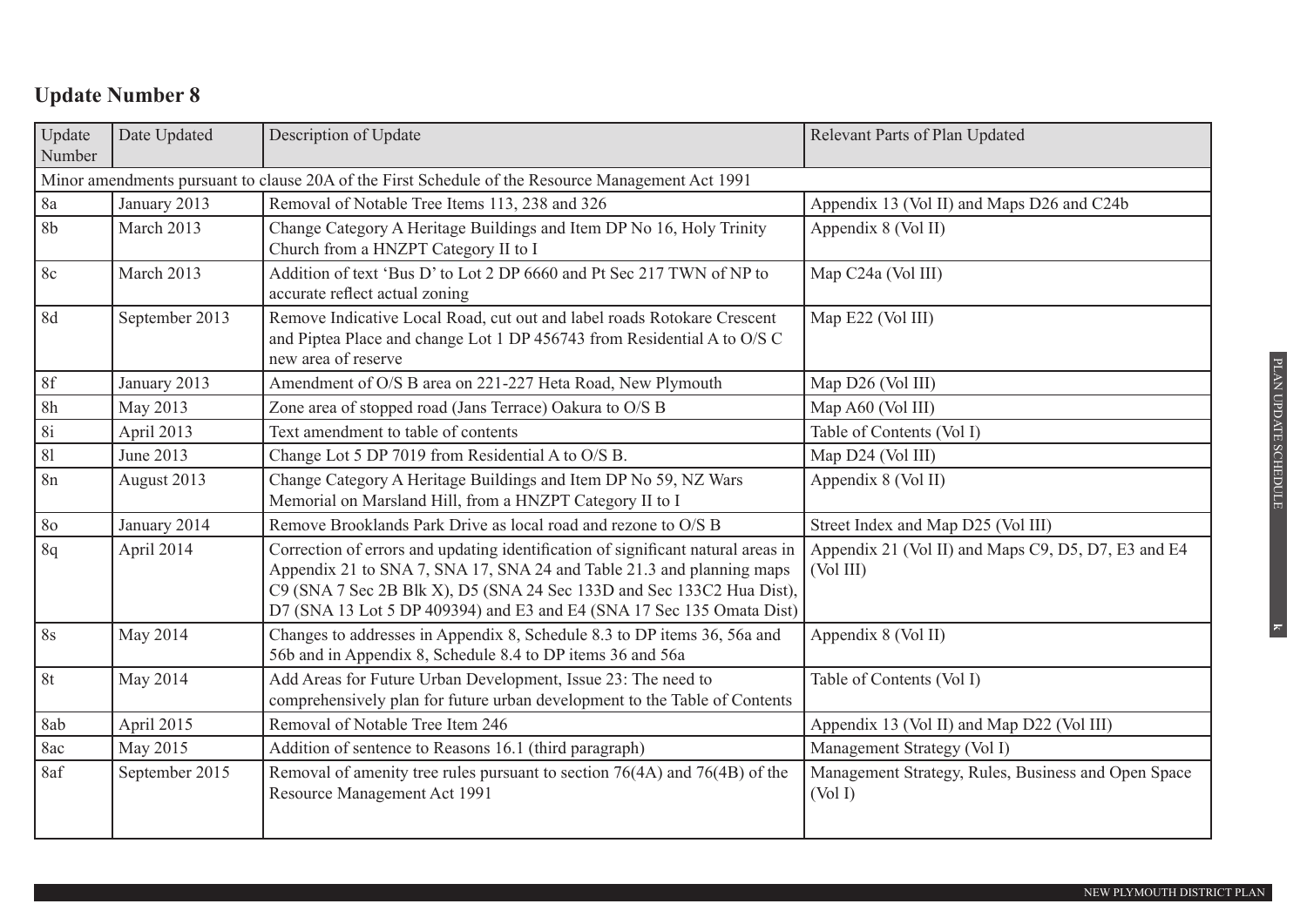| Update<br>Number                                                                 | Date Updated     | Description of Update                                                                                                                                                                           | Relevant Parts of Plan Updated                                                                                                                                                          |  |  |  |
|----------------------------------------------------------------------------------|------------------|-------------------------------------------------------------------------------------------------------------------------------------------------------------------------------------------------|-----------------------------------------------------------------------------------------------------------------------------------------------------------------------------------------|--|--|--|
| 8ag                                                                              | October 2015     | Removal of Esplanade Reserve 41                                                                                                                                                                 | Appendix 17 (Vol II) and Map A30 (Vol III)                                                                                                                                              |  |  |  |
| 8aj                                                                              | <b>July 2016</b> | Addition of H2a label on Map A30                                                                                                                                                                | Map A30 (Vol III)                                                                                                                                                                       |  |  |  |
| 8ak                                                                              | November 2016    | Changes to terminology as a result of the Historic Places Act 1993 being<br>replaced by the Heritage New Zealand Pouhere Taonga Act 2014                                                        | Introduction, Management Strategy, Statutory<br>Acknowledgements, Overlays, Implementation and<br>Definitions (Vol I) and Table of Contents and Appendices<br>4A, 4C, 8 and 30 (Vol II) |  |  |  |
| 8am                                                                              | April 2017       | Removal of Notable Tree Item 310                                                                                                                                                                | Appendix 13 (Vol II) and Map A72 (Vol III)                                                                                                                                              |  |  |  |
| 8ap                                                                              | May 2018         | Change legal description for Heritage Buildings and Item 85, Monument to<br>Rev John Whiteley and Others; change site address for Notable Tree Item<br>267; removal of Notable Tree Item 328    | Appendix 8; Appendix 13 (Vol II) and Map 25b (Vol III)                                                                                                                                  |  |  |  |
| 8aq                                                                              | September 2018   | Amend legal description for Heritage Buildings and Item 57; removal of<br>Notable Tree Item 172 by resource consent                                                                             | Appendix 8 (Vol II), C24b (Vol III); Appendix 13 (Vol<br>II), $C25b$ (Vol III)                                                                                                          |  |  |  |
| 8as                                                                              | September 2018   | Add statutory acknowledgements for Ngāruahine, Te Ātiawa and Taranaki<br>Iwi                                                                                                                    | Statutory Acknowledgements (Vol I)                                                                                                                                                      |  |  |  |
| 8at                                                                              | November 2019    | Removal of Notable Tree Items 119, 124, 244, 252, 269, 284, 376, 381, 383,<br>391 and 406                                                                                                       | Appendix 13 (Vol II) and Maps B40, C24, C25, D25,<br>D26, E7, E8 and E9                                                                                                                 |  |  |  |
| New Designations pursuant to section 175 of the Resource Management Act 1991     |                  |                                                                                                                                                                                                 |                                                                                                                                                                                         |  |  |  |
| 8an                                                                              | June 2017        | Switching station and National Grid Line designation N67 - 594 Junction<br>Road, New Plymouth                                                                                                   | Appendix 4 (Vol II) and Map E4 (Vol III)                                                                                                                                                |  |  |  |
| 8ar                                                                              | October 2018     | Katere Substation designation N68 - 53 Egmont Road, New Plymouth                                                                                                                                | Appendix 4 (Vol II) and Map C28 (Vol III)                                                                                                                                               |  |  |  |
| Designation removals pursuant to section 182 of the Resource Management Act 1991 |                  |                                                                                                                                                                                                 |                                                                                                                                                                                         |  |  |  |
| 8k                                                                               | June 2013        | Removal of Designation over land designated for Rail Purposes - Smart<br>Road/Katere Road/Egmont Road, New Plymouth                                                                             | Maps C27 and C28 (Vol III)                                                                                                                                                              |  |  |  |
| 8y                                                                               | August 2014      | Removal of Designation over land designated for Waitara East Primary<br>School Educational Facilities - Richmond Street, Waitara                                                                | Appendix 4 (Vol II) and Maps A42 and B42 (Vol III)                                                                                                                                      |  |  |  |
| 8ah                                                                              | April 2016       | Legal description for Designation N26 to retain on Lot 2 DP 416964 and<br>on the Easements marked A, B, C and D on Lot 1 DP 416964. Designation<br>removed on the remainder of Lot 1 DP 416964. | Appendix 4 (Vol II) and Map D22 (Vol III)                                                                                                                                               |  |  |  |
| 8ap                                                                              | May 2018         | Designation N30 removed on Sec 1 SO 12959, designation only applies to<br>Sec 2 SO 12959.                                                                                                       | Map B41 (Vol III)                                                                                                                                                                       |  |  |  |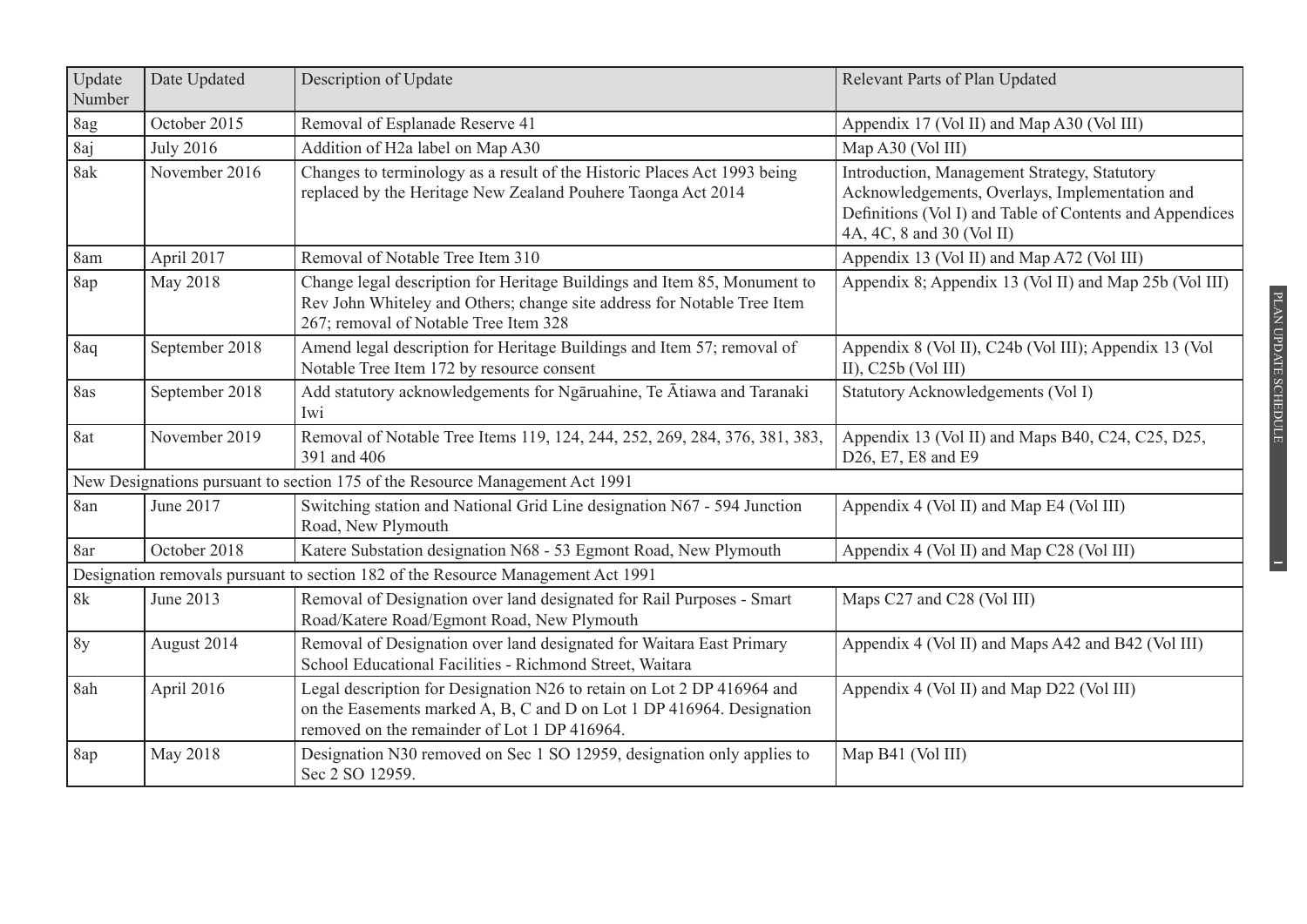| Update<br>Number                                                                    | Date Updated  | Description of Update                                                                                                                                                                                                                                                                                                                                  | Relevant Parts of Plan Updated                                                                                                                                                                                                                                                                                                                                        |  |  |  |  |
|-------------------------------------------------------------------------------------|---------------|--------------------------------------------------------------------------------------------------------------------------------------------------------------------------------------------------------------------------------------------------------------------------------------------------------------------------------------------------------|-----------------------------------------------------------------------------------------------------------------------------------------------------------------------------------------------------------------------------------------------------------------------------------------------------------------------------------------------------------------------|--|--|--|--|
| 8ar                                                                                 | October 2018  | Removal of Designation L17 over land designated for proposed serive lane -<br>22 Gill Street, New Plymouth (Pt Section 876 Town of New Plymouth).                                                                                                                                                                                                      | Appendix 4 (Vol II) and Map C25a (Vol III)                                                                                                                                                                                                                                                                                                                            |  |  |  |  |
| Designation alterations pursuant to section 181 of the Resource Management Act 1991 |               |                                                                                                                                                                                                                                                                                                                                                        |                                                                                                                                                                                                                                                                                                                                                                       |  |  |  |  |
| 8j                                                                                  | June 2013     | Removal of Part Designation L112 from 553 Mangorei Road, New Plymouth                                                                                                                                                                                                                                                                                  | Appendix 4 (Vol II), Maps E26 and E27 (Vol III)                                                                                                                                                                                                                                                                                                                       |  |  |  |  |
| 8u                                                                                  | June 2014     | Additional row added to Designation N36 to allow for upgrade of SH3<br>between Hobson Street and Smart Road, New Plymouth and change of name<br>in Designations N36, N37, N40 and N41 from Transit New Zealand to New<br>Zealand Transport Agency                                                                                                      | Appendix 4 (Vol II)                                                                                                                                                                                                                                                                                                                                                   |  |  |  |  |
| 8ar                                                                                 | October 2018  | On maps showing designation N18 amend boundary to only show Lot 1 DP<br>313562.                                                                                                                                                                                                                                                                        | Maps D4 and E4 (Vol III)                                                                                                                                                                                                                                                                                                                                              |  |  |  |  |
| 8ar                                                                                 | October 2018  | In Section 4.1 Background under Ministers of the Crown remove reference<br>to Minister of Defence. In Section 4.2 Schedule of designations - Ministers<br>of the Crown remove reference to Minister of Defence and Department of<br>Conservation; add reference to Deaprtment of Corrections; change Ministry<br>of Education to Minster of Education. | Appendix 4 (Vol II)                                                                                                                                                                                                                                                                                                                                                   |  |  |  |  |
|                                                                                     |               | Plan changes operative pursuant to clause 20(2) of the First Schedule of the Resource Management Act 1991                                                                                                                                                                                                                                              |                                                                                                                                                                                                                                                                                                                                                                       |  |  |  |  |
| 8e                                                                                  | February 2013 | Plan Change 23: Significant Natural Areas                                                                                                                                                                                                                                                                                                              | Management Strategy (Vol I), Appendix 21 (Vol II) and<br>Maps C8, C9, D5, E3, E4, F4, A10, A11, E21 and E22<br>(Vol III)                                                                                                                                                                                                                                              |  |  |  |  |
| 8g                                                                                  | March 2013    | Plan Change 15: Urban Development Overlay                                                                                                                                                                                                                                                                                                              | How to Use this Plan, Introduction, Management<br>Strategy, Rules, Overlays, Rural Environment Area and<br>Definitions (Vol I), Street Index, Map Key (inside cover)<br>Maps C7, D4, D7, E2, E3, B28, B29, C27, C28, D27,<br>D28, E27, E28, A42, A43, B40, B42, A60, A61, A70,<br>A71, A73, A74, Index New Plymouth, Index Rural and<br>Index Road Widening (Vol III) |  |  |  |  |
| 8 <sub>m</sub>                                                                      | August 2013   | Plan Change 18: Rezoning of Rural Environment Area between Karo Park<br>and the Kurapete Stream and Karo Park Open Space B Environment Area,<br>Inglewood, to Residential A Environment Area                                                                                                                                                           | Appendix 17 (Vol II) and Maps B50 and B51 (Vol III)                                                                                                                                                                                                                                                                                                                   |  |  |  |  |
| 8p                                                                                  | January 2014  | Plan Change 17: Waitara Area A                                                                                                                                                                                                                                                                                                                         | Management Strategy and Overlays (Vol I), Appendix 17<br>and Appendix 30 (Vol II) and Table of Contents and Map<br>B42 (Vol III)                                                                                                                                                                                                                                      |  |  |  |  |

**m**